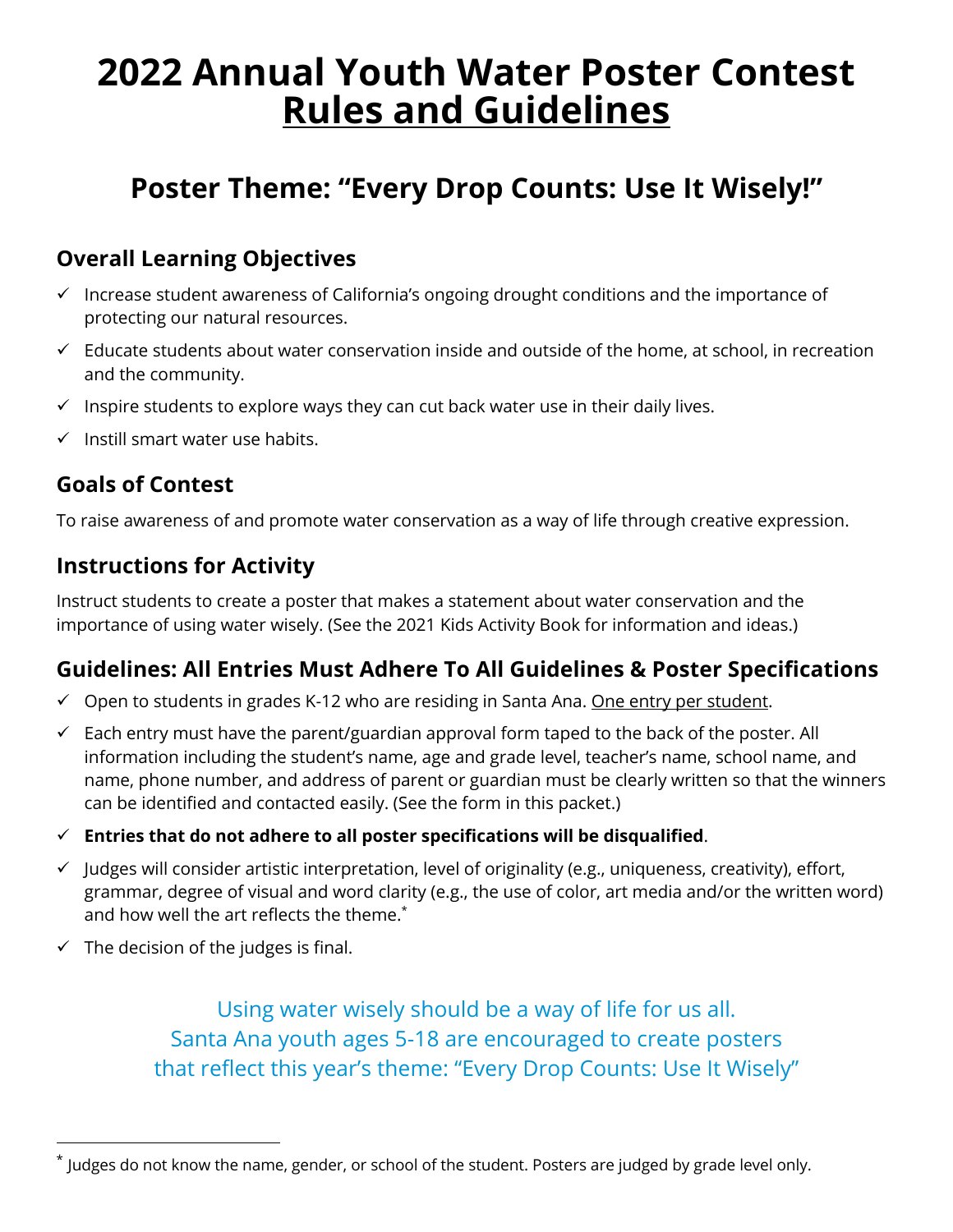# **Poster Specifications**

Each of these selection criteria **MUST** be followed in order for the artwork to qualify for judging by the City of Santa Ana. **Entries that do not adhere to all poster specifications will be disqualified.**

- **1. Poster Size**: Artwork must be presented in a horizontal format and drawn on **WHITE** poster board or **WHITE** drawing paper that is **12" high X 18**" **wide (Oversized, undersized or vertical artwork WILL NOT BE eligible.)**
- **2. Materials**: Bold, bright, brilliant colors show up the best! You may use the following art media: crayons, markers, pencils, paints, watercolors, chalks, cut paper or fabric.
- **3. Format**: Artwork **must** have AT LEAST a **one-inch white or blank border on all four sides.** This is a graphics and framing requirement.
- **4. Theme**: **"Every Drop Counts: Use It Wisely!"** A *short* message **must** be written on the artwork (but, not necessarily the words *Every Drop Counts!).* The fewer words written the better. Remember, words **must** be spelled correctly! **Posters with misspelled words will not be selected**.
- **5. Subject**: Artwork must depict various ways to conserve water or use water wisely. This can include: — Inside or outside of the home
	- In industries or businesses
	- In agriculture; or
	- In recreation

Please use information in the **2021 Kids Activity Book** to guide your students. The Activity Book can be downloaded by visiting on our Poster Contest webpage at http://santaanawater.org/contest. If you would like to order hard copies, please call Robert Hernandez at (714) 647-3341.

**6. Originality**: Artwork must be ORIGINAL (no traced, trademarked, or copyrighted characters and slogans, i.e. Snoopy, Sponge Bob etc.) The City of Santa Ana reserves the right to question or disqualify any artwork that is clearly not the work of the youth based on their age and grade level.

## **Deadline and Details**

- $\checkmark$  The Youth Water Poster Contest is open to students in grades K-12 who are residing in Santa Ana.
- $\checkmark$  Artwork must be sent in a flat, sturdy box or tube.
- $\checkmark$  In order to be reviewed for the contest, entries must be delivered to the City of Santa Ana Water Resources Division by 4:00 pm on Tuesday, March 22, 2022 (World Water Day!):

City of Santa Ana Water Resources Division 215 South Center Street Santa Ana, CA 92703 Attn: Youth Water Poster Contest

 $\checkmark$  All entries become the property of the City of Santa and the submission may or may not be returned. The City of Santa Ana has the right to use any selected poster for its water conservation campaign and promotional items and for any other City public relations use. This includes but is not limited to the City of Santa Ana's web site, display of the original or copies of a poster at exhibit events and reproduction of copies on such items as T-shirts, stickers, calendar magnets and postcards.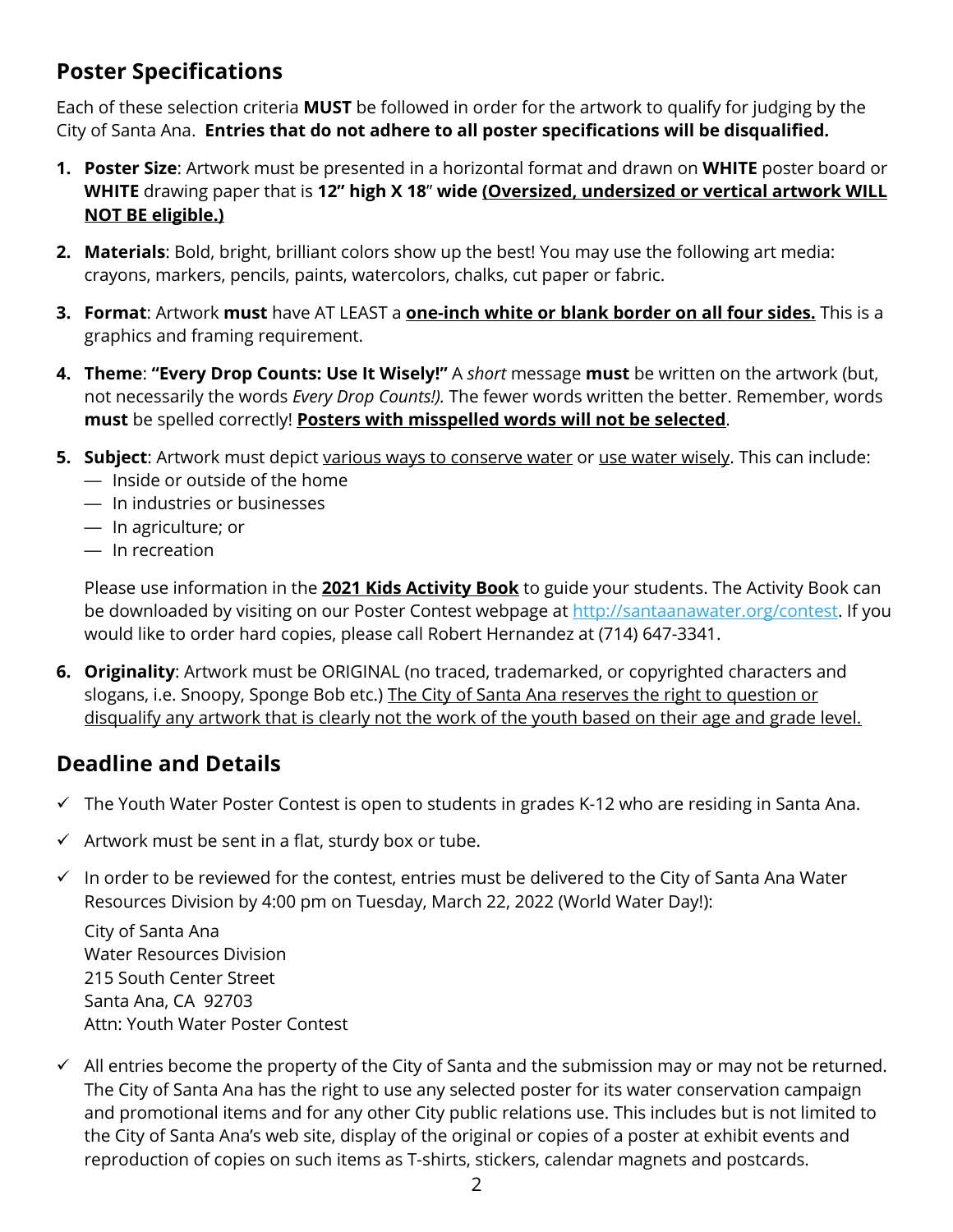# **Awards Reception:**

Winning entries will be notified and honored at our Youth Water Poster Contest Exhibit and Awards Reception in 2022. Please stay tuned for the date! Special prizes will be awarded to one Grand Prize Winner and two finalists in each age category. Prizes range from gift certificates to Nintendo Switch and iPads.

#### **Teacher Drawing:**

To acknowledge teachers who actively encourage student participation in the contest, we will hold a special drawing for teachers with 8 or more student entries from their classroom. The drawing for a \$200 gift certificate from Art Supply Warehouse will take place at our Youth Water Poster Contest Exhibit and Awards Reception in 2022. While not mandatory to receive the winning draw, we encourage teachers to join us at the reception!

**DISCLAIMER**: This activity is not a school-sponsored activity and is not endorsed by the school or the Santa Ana Unified School District. The activities, products, or services advertised in this flyer are not endorsed by the school or the District."

**RECTIFICACIÓN**: Esta actividad no está patrocinada por la escuela, y no está promocionada por la escuela ni el Distrito Escolar Unificado de Santa Ana. Las actividades, productos o servicios publicitados en este panfleto no están respaldados por la escuela ni el Distrito."